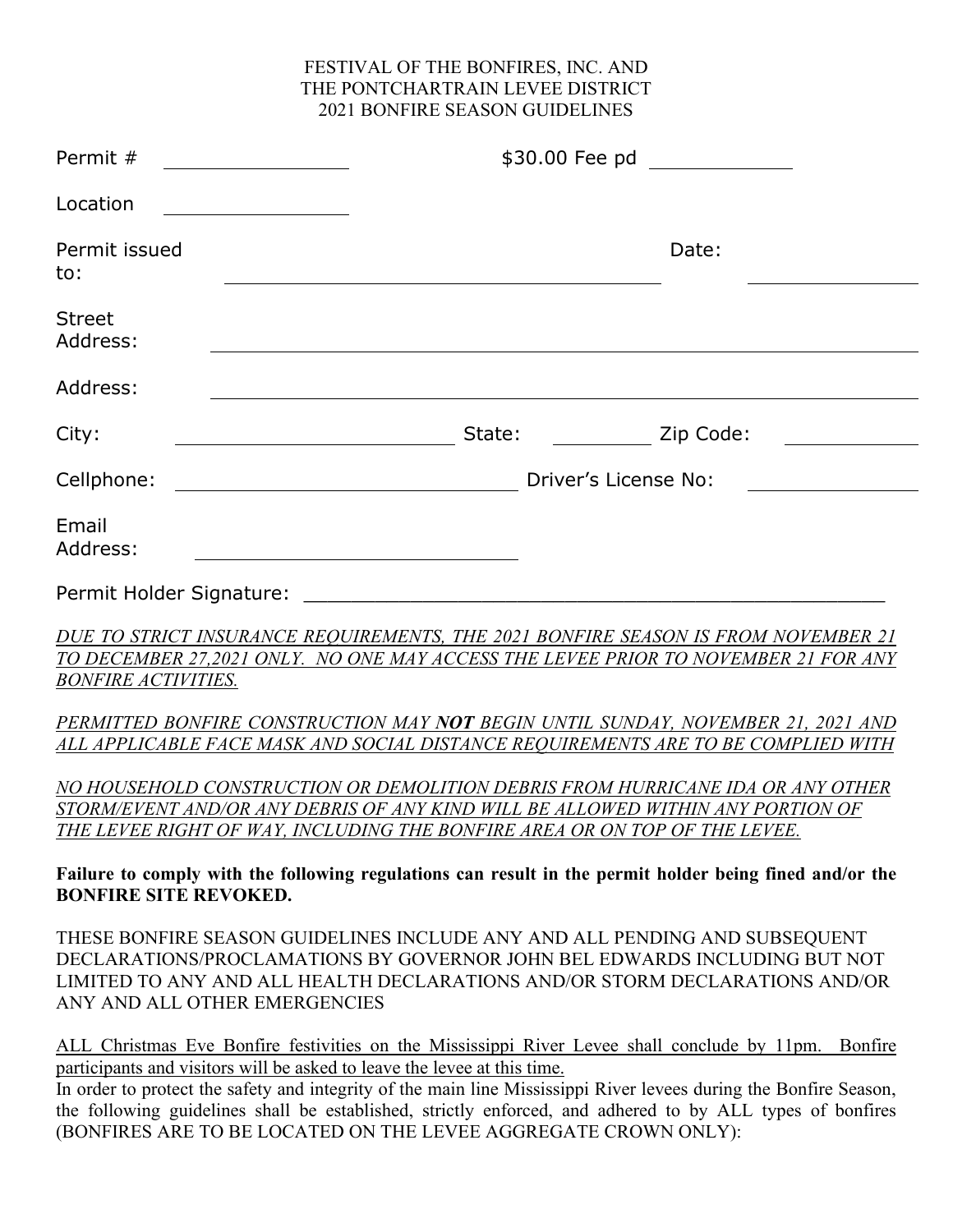*1.* The Pontchartrain Levee District Annual Mississippi River Levee Inspection will be on or about November 10, 2021.

NOTE: Adhering to COVID Best Recommended Practices; St. James Parish will eliminate the Bonfire Permit Meetings and issue ALL Bonfire Permits through the St. James Parish Welcome Center. All applicable Face Mask and Social Distance requirements will be enforced within the Welcome Center.

St. James Parish Bonfire Permits will be issued from the St. James Parish Welcome Center, starting Sunday, November 21, 2021. (THE FESTIVAL OF THE BONFIRES, INC. ISSUES ALL BONFIRE PERMITS.) Permission must be obtained from all landowners on whose property bonfires are to be constructed.

St. John the Baptist Parish Bonfire Permits will be issued by St. John the Baptist Parish, Dept. of Public Safety for the Festival of the Bonfires, Inc. starting Sunday, November 21, 2021. Permission must be obtained from all landowners on whose property bonfires are to be constructed.

*2.* In order to further provide for the integrity of the levee, no excavation in the levee will be tolerated, other than one (1) hole per bonfire, not to exceed eighteen inches (18") for the center pole.

*3.* Bonfire size limitations for levee protection and public safety are as follows:

\*Note: These size limitations apply to ALL bonfires and ALL permit holders. AGAIN, BONFIRES ARE TO BE PLACED ON THE LEVEE AGGREGATE CROWN ONLY\*

a) **Maximum Height**: 15 feet, from base of center pole to top of center pole

b) **"Traditional" Maximum Width and Length**: 12 feet by 12 feet

c) **"Governmental/Tourist Entity" Maximum Width and Length**: 12 feet width by 24 feet length

d) All side poles must be securely tied to the center pole using #16 wire or larger.

*4.* All bonfires are to be constructed on the location designated by the local governing authority, and each bonfire must have a visible numbered sign, with letter(s) and number(s) no smaller than 6" in height, so as to be identified in the event of a violation. This sign shall not be removed until the bonfire has been burned.

## *BONFIRES ARE TO BE LOCATED ON THE LEVEE AGGREGATE CROWN ONLY*

*5.* No huts, buildings, sofas, chairs, or structures of any kind, other than the bonfire itself, will be allowed at any bonfire site. **This includes, but is not limited to, pallets, spools, and any items with nails, screws, or other sharp metals that may hinder regular levee maintenance.**

#### **NO HOUSEHOLD CONSTRUCTION OR DEMOLITION DEBRIS FROM HURRICANE IDA OR ANY OTHER STORM/EVENT AND/OR ANY DEBRIS OF ANY KIND WILL BE ALLOWED WITHIN ANY PORTION OF THE LEVEE RIGHT OF WAY, INCLUDING THE BONFIRE AREA OR ON TOP OF THE LEVEE.**

*6.* Tires, creosote timbers, plastics, or any type of hazardous materials, including, but not limited to, homemade or purchased explosives, such as fireworks, roman candles, bottle rockets, sparklers, or any flammable type of explosive of any nature or kind, are prohibited in, on, or around the bonfire area**. Firecrackers must be placed on the exterior of the bonfire structure.** *Firecrackers are defined as those items that merely pop and do NOT launch, shoot, and/or propel.* Permit holder assumes all liability for use, placement, lighting, and explosion of firecrackers*.*

## **PLD WILL NOT AND DOES NOT AUTHORIZE ANY PERMIT HOLDER(S) TO HAVE A "FIREWORKS SHOW or DISPLAY" OF ANY KIND ON THE FLOOD SIDE (BACKSIDE) OF THE**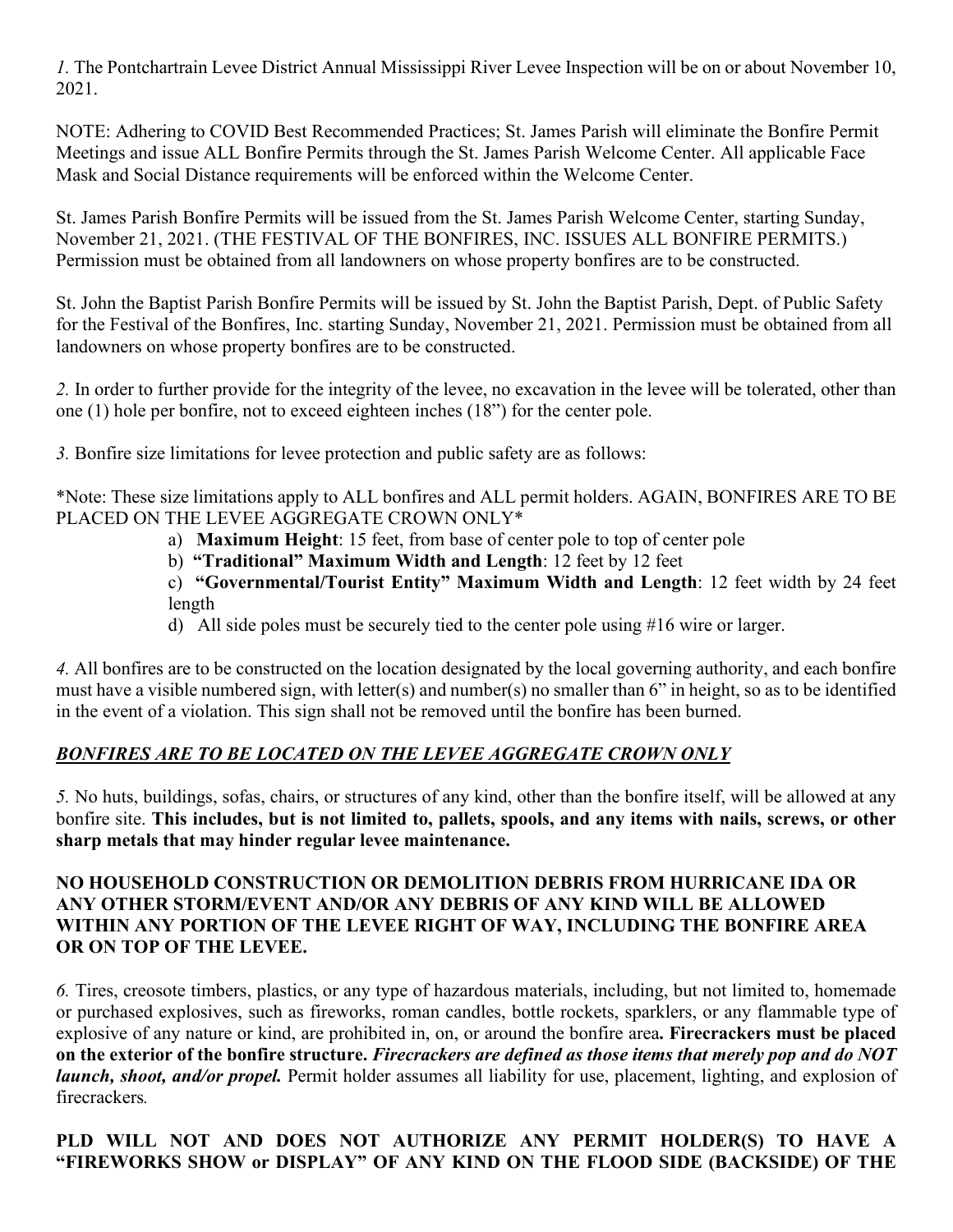### **BATTURE. Violation of this directive will result in said permit holder(s) being prohibited from participating in the bonfire season for a minimum of one (1) year.**

*7.* Diesel fuel shall be the only authorized agent used in the assistance of igniting the bonfire and WILL ONLY BE ALLOWED TO BE APPLIED/SOAKED ONTO THE BONFIRE STRUCTURE DURING THE MORNING OF DECEMBER 24, 2020, AND NOT BEFORE THAT DATE.

*8.* No more than four (4) vehicles will be allowed at each bonfire site during construction of the bonfire. No other vehicles will be allowed at each bonfire site. The use of dirt bikes, three and/or four wheelers, golf carts, and/or any and all other unauthorized motor vehicles are strictly PROHIBITED. THERE ARE TO BE NO OTHER VEHICLES AT THE BONFIRE SITE, EXCEPT THOSE VEHICLES WITH A PERMIT FOR THAT SITE – this means that, if you have a bonfire permit for Bonfire No. G-25, the vehicle MUST be parked behind G-25 and not down the levee/road at another bonfire site. The permit ONLY allows the vehicle to be at that particular bonfire site on the levee.

The permits are not intended to allow for traveling up and down River Road, via the levee system. The permits are issued to reduce the amount of traffic and to contain the area of travel on the levee system.

Once construction is complete, those vehicle permits shall be void. Unauthorized vehicles are prohibited, violators will be ticketed, and the vehicle permit will be revoked. ALL vehicle permits shall expire on DECEMBER 24, 20120, AT 12 NOON; this regulation will be **strictly enforced**. At 12 NOON on December 24, 2020, ALL unauthorized vehicles are to be off of the levee and removed from the bonfire site.

NOTE: This may be revoked in the event of Flood Fight, excessive rain events, unusual high water and/or state declared emergency conditions, including but not limited to any and all health emergency(ies) during the permitted bonfire activities as deemed appropriate by the Levee District, Board of Commissioners, in coordination with the Festival of the Bonfire.

9. NO PARKING OR RIDING ON THE FRONT, GRASSY LEVEE SLOPE by any vehicles. The use of dirt bikes, three and/or four wheelers, golf carts, and/or any and all other unauthorized motor vehicles are strictly PROHIBITED. Only vehicles with bonfire permits are to use dedicated ramps for entrance to the site and to utilize the backside concrete slope for access to the top of the levee. **This regulation will be strictly enforced.**

### **THERE IS TO BE NO PARKING ON THE CONCRETE SLOPE, AND VEHICLES MUST PARK ON THE BACKSIDE TOE (BOTTOM) OF THE LEVEE, DIRECTLY BEHIND THE BONFIRE SITE FOR WHICH THE PERMIT IS ISSUED. (See No. 8 above).**

Permit holders are to drive up to the bonfire site, unload materials, and drive down the backside of the levee, and park at the bottom toe of the levee, within the 40' right-of-way. DO NOT PARK AND/OR UNLOAD ON THE CONCRETE SLOPE PAVEMENT AT ANY TIME.

*10.* The deadline for the completion of construction of the bonfires will be December 24, 2021, at 12 noon.

*11.* Local Law Enforcement Agencies and/or the Pontchartrain Levee District and/or the Festival of the Bonfires, Inc., shall have the authority to enforce permit regulations and/or to prosecute violations. Video cameras may be utilized to record these violations.

*12.* In the event of Flood Fight, excessive rain events, unusual high water and/or **state declared emergency conditions, including but not limited to any and all health emergency(ies) during the permitted bonfire activities, the Levee District, Board of Commissioners, in coordination with the Festival of the Bonfires and all of the local governmental officials,** will take appropriate action to delay, postpone, or cancel all or part of the bonfire activities and may require removal of all bonfire materials within 48 hours of the official notice.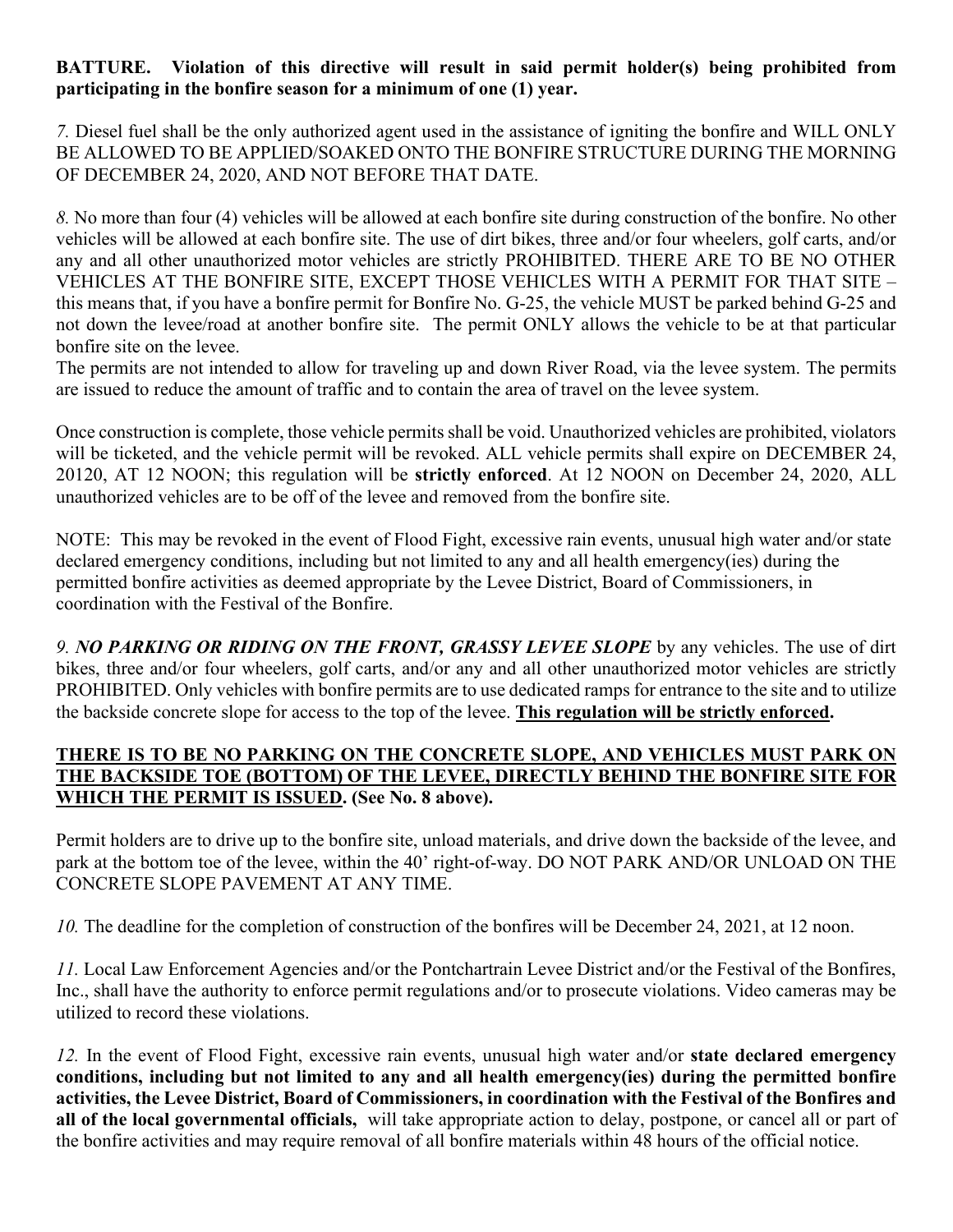*13.* Should the Christmas Eve lighting of bonfires be canceled for any reason, Festival of the Bonfires, Inc., permit holders will be provided with instructions concerning the date and time for the rescheduling of the lighting within 48 hours should that be an option. **In no case will the lighting of the bonfires be extended beyond December 27, 2021 due to strict insurance requirements.**

*14.* No permits will be issued to any persons under the age of 18. The permit holder must be an adult and assumes full responsibility to comply with these regulations. **"Assuming full responsibility" on behalf of the permit holder causes permit holder to be responsible for the actions of ALL i.e. take upon himself/herself the obligation to be held accountable for act(s) done by others.** No permits will be issued *after December 11, 2021*.

*15.* BONFIRES WILL BE LIT UPON DETERMINATION OF FAVORABLE WEATHER CONDITIONS, IN COOPERATION WITH THE LOCAL SHERIFF AND EOC DIRECTOR OF THAT PARISH. AN ANNOUNCEMENT WILL BE MADE VIA THE APPROPRIATE MEANS OF COMMUNICATION FOR THAT PARISH. NOTE: Under no condition will permission be granted to ignite the bonfires if the winds are blowing from a direction that would create a fire hazard to any buildings or homes, among other things.

## *16.* **No bonfires will be lit before 7:00 p.m. on Christmas Eve**.

*17.* Each local governing authority (Town of Lutcher, Town of Gramercy, St. James Parish, and Festival of the Bonfires, Inc.) may permit only one bonfire to be constructed as a tourist attraction. This permission will be granted to a government-sponsored and/or non-profit organization only, and like the other bonfire sites, it must adhere to the bonfire size limitations, as set forth in No. 3 of these guidelines, and all other guidelines herein.

*18.* The transfer of a bonfire permit from the original permit holder is strictly prohibited.

*19.* No loud music or other noise will be allowed on or near the bonfire sites during the construction period.

*20.* No working on the bonfires after dark, and everyone shall be off of the levee at 8:00 p.m., except on December 10, 11, and 12, 2021 and then from December 17 through December 23, 2021, when everyone must be off of the levee by 11:00 p.m. (customary curfew time).

*21.* By virtue of paying the permit fee to Festival of the Bonfires, Inc., permit holders and all participants listed on said permit automatically become members (non-voting) of the Festival of the Bonfires, Inc. All members of the association will be insured for liability, subject to the policy conditions.

22. *It is the responsibility of the permit holder to clean his/her bonfire area*. Any and all large logs and other trash, bottles, bridges, etc. are NOT the responsibility of the levee district to dispose of and/or to clean up the site. PERIODIC INSPECTIONS OF THE BONFIRE SITES IN THE PARISHES WILL BE CONDUCTED BY *THE FOB, PLD LEVEE MAINTENANCE SUPERINTENDENT AND/OR LOCAL/PLD LAW ENFORCEMENT TO SURVEY CLEAN UP FOR COMPLIANCE. THOSE SITES FOUND IN VIOLATION MAY BE SUBJECT TO A CITATION ISSUED TO SAID PERMIT HOLDER(S).*

Cleanup shall consist of cutting and stacking bonfire logs greater than four feet (4') in length, as well as, picking up and disposing of any trash (cans, paper, firework materials, homemade 'bridges,' etc.) from around his/her permitted area. The permit holder must clean up said bonfire area by the opening of business on Monday, January 3, 2022.

*23.* Should the Festival of the Bonfires, Inc., receive any substantiated complaints against a bonfire location, the Festival of the Bonfires, Inc., reserves the right to refuse to grant any future permits to any and all members of that bonfire location.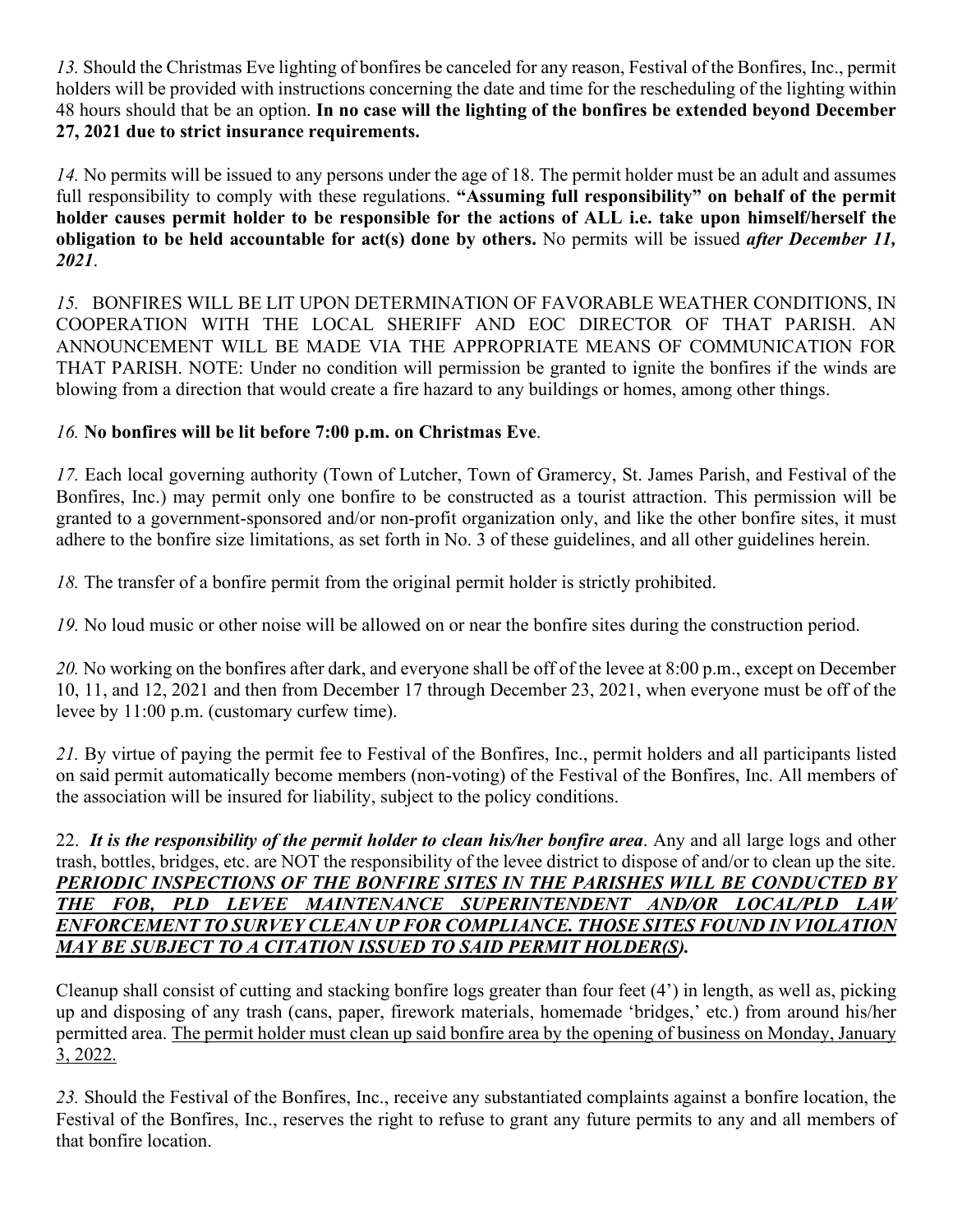*24.* If any attorney fees or costs are incurred in the enforcement of these guidelines, the Pontchartrain Levee District shall be reimbursed by the violator for the incurred costs.

*25.* No racial, inflammatory, political or derogatory symbols, emblems, and/or statements will be allowed on or around any permitted Bonfire structure or in/on the protected area of the Mississippi River Levee. THE ONLY FLAG ALLOWED WILL BE THE AMERICAN FLAG (THE 50 STARS AND 13 STRIPES, RED/WHITE & BLUE). **Any and all complaints will be promptly investigated and appropriate actions taken immediately, including loss of Permit and removal of the bonfire structure**. *Any question as to the interpretation of this statement will be determined by the Festival of the Bonfires, Inc.*

*26.* During the 2021 Bonfire Season (November 21, 2021 through December 27, 2021) any incident, issue, injury and/or accident of any kind occurring at a permitted bonfire site is to be reported immediately to the Festival of Bonfires representative Jason Amato at 225-268-6902, who will work in cooperation with the St. James Parish Sheriff's Office, Pontchartrain Levee District Police, Towns of Lutcher and Gramercy Police Departments and St. John Parish Sheriff's Office in providing the appropriate response.

| Permit#                         | \$30.00 Fee pd                                                                                          |
|---------------------------------|---------------------------------------------------------------------------------------------------------|
| Location                        |                                                                                                         |
| Permit issued to:               | Date:                                                                                                   |
| Permit Holder cellphone number: |                                                                                                         |
|                                 | I have read, understand, and accept responsibility for compliance with the above rules and regulations. |
|                                 |                                                                                                         |
|                                 |                                                                                                         |

**(Bonfire Permit Holder Signature) (Festival of the Bonfires Witness)**